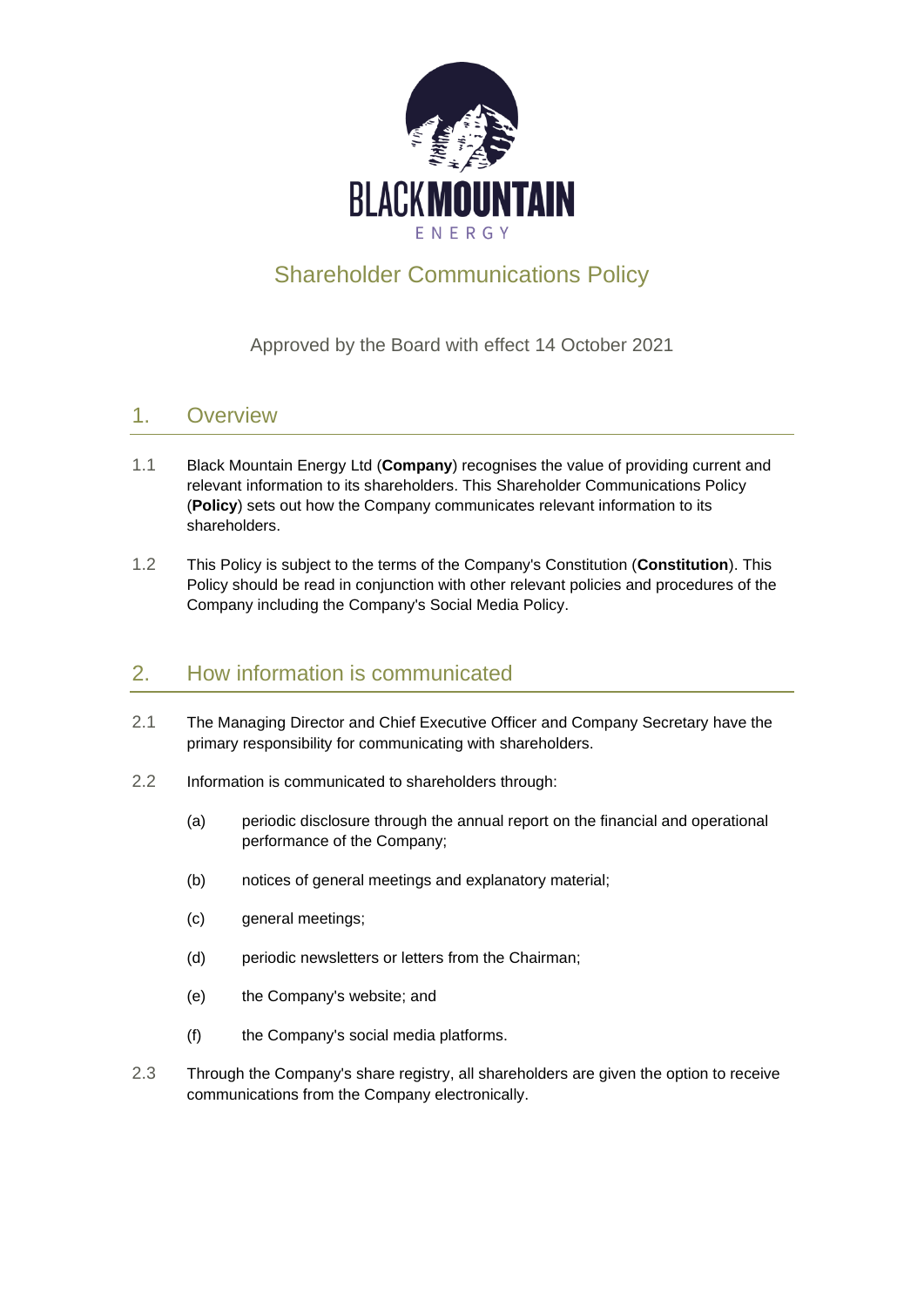## 3. Electronic communication and website

- 3.1 The Company believes that communicating with shareholders by electronic means, particularly through its website, is an efficient way of distributing information in a timely and convenient manner.
- 3.2 The Company's website includes the following pages, which contain relevant information for shareholders:
	- (a) section on the Company's corporate governance policies and practices which includes:
		- (i) a statement of the Company's values;
		- (ii) the Company's constitution, Board Charter and Charters of all other committees established; and
		- (iii) names, photographs and biological information of each director and senior executive;
	- (b) reports section, which contains copies of annual directors reports, financial statements and other corporate reports and, notices of meeting and accompanying documents;
	- (c) copies of any documents tabled or otherwise made available at meetings of securityholders and materials distributed at investor and analyst meetings, and, where they are kept, recordings or transcripts of those meetings;
	- (d) announcements released to ASX;
	- (e) media releases section*;* and
- 3.3 All website information will be regularly reviewed and updated to ensure that information is current, or appropriately dated and archived.

#### 4. Written communication and annual report

- 4.1 Shareholders have been given the opportunity to elect to receive a printed copy of the annual report on the financial and operational performance from the Company.
- 4.2 In addition, the Company publishes its annual report on the Company's website and notifies all shareholders of the web address where they can access the annual report.
- 4.3 The Company will also make available via ASX any new and substantive investor or analyst presentation prior to the presentation being given.